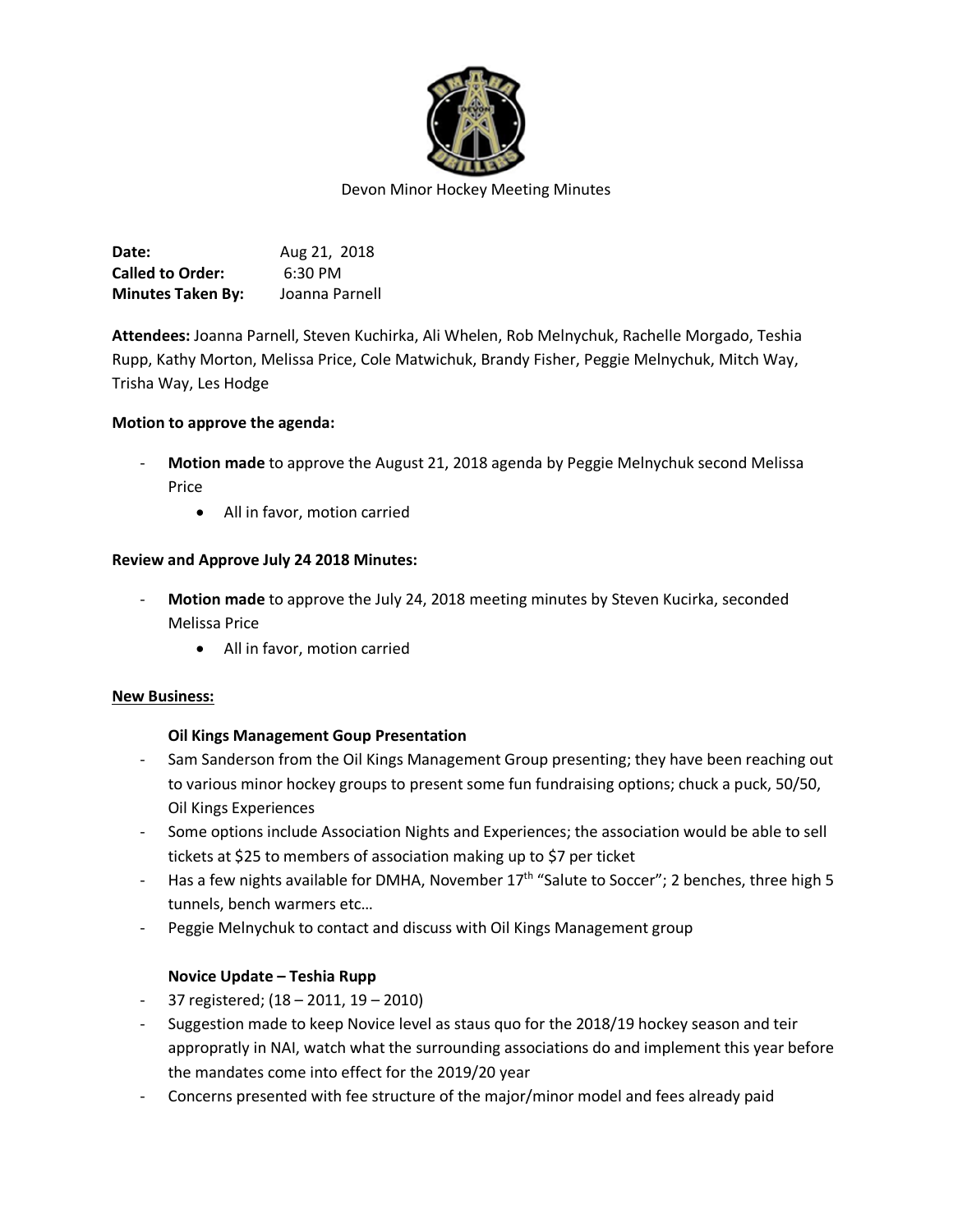

Devon Minor Hockey Meeting Minutes

- This give DMHA 1 year to communicate to the association at large the upcoming imminent changes to the program from Hockey Alberta
- Currently our numbers at the novice level are a struggle to run the major/minor program suggested at the July meeting; even though numbers generally increase at novice level in the fall, it would be tough to maintain the major/minor program as is and DMHA would have to tune players away with this model for the 18/19 season
- This season maintain the three Novice teams and conduct an information session with current Novice and IP parents about the changes for next year.
- **Motion made** from Rachelle Morgado to maintain our current program of three Novice teams for the 2018/19 season in NAI and strike the Major/Minor program until the mandate from HA come into effect in 2019/20; Seconded by Steven Kuchirka
	- 8 in favour, 1 opposed; Motion Carried

# **Reports:**

- **1. President:** Steven Kuchirka
	- **Evaluation Update**
		- Schedule as made is conditional as registration are still trickling in and adjustments will be made accordingly,
		- Discussion from Mitch Way about team make up and numbers was presented; needs to be taken to evaluation committee and DMHA executive; Brad Whelen not in attendance – discussion tabled until all are present
	- **Player Movement**
		- Player from second year Atom wishing to move up to Peewee has submitted his application, coach's letter from last year has been received; player will be in evaluations with the PeeWee level

# **2. Vice President:** Ali Whelen

- Nothing to report
- **3. Past President/AA Representative:** Jonathon Morton not in attendance; report via email
	- Beaumont Amateur Hockey Association Elite Tryout dates to start for AA: PeeWee AA August 28; Bantam AA – September 3, Midget AA September 9, 2018
	- LJAC AAA Tryouts for Bantam AAA September 1, Midget AAA August 31, Midget AAA Minor tentative start date September 7, 2018
- **4. Treasurer:** Melissa Price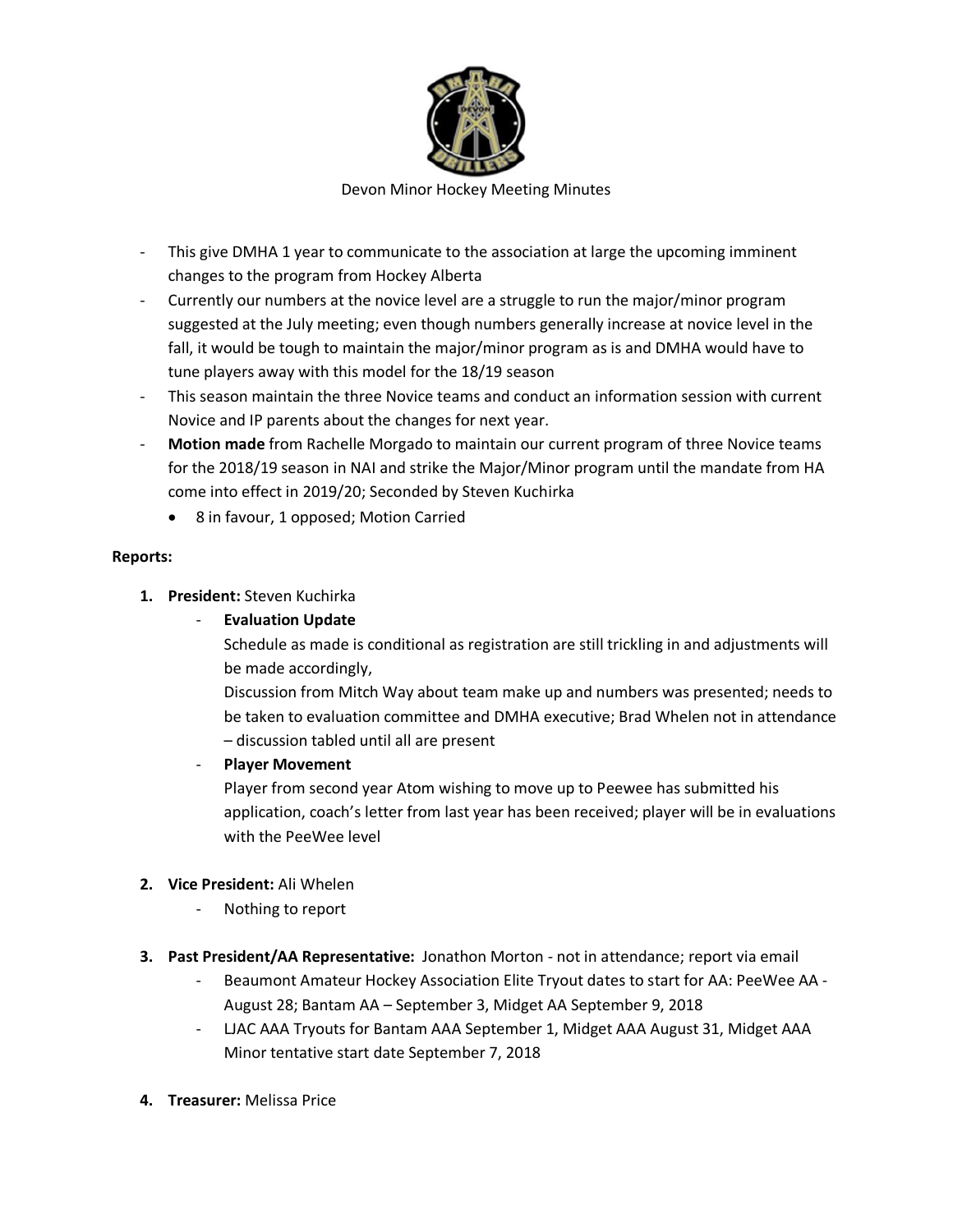

- No new expenses
- Brought forward discussion from July 24 re: honorariums and pay out times;
- **Motion made** by Steven Kuchirka to adopt and approve honorariums paid out from August – March \$50 to Registrar, \$550 to each Treasurer, Ice coordinator, Ref assignor; Ref developer paid out from October-March \$300; Seconded by Ali Whelen,
	- All Approved, motion carried
- **5. Secretary:** Joanna Parnell
	- Needs more time for benevolent fund guidelines
- **6. Coach Director:** Rob Melnychuk
	- Has gotten 12 applications so far, interviews to start Monday August 27, 45 minutes per, starting at 6:30;
	- Development director meeting in Spruce Grove

## **7. Registrar:** Rachelle Morgado

- Registration totals so far 228
	- $-$  IP 22
	- Novice 37
	- Atom  $-48$
	- PeeWee 46
	- Bantam 37
	- Midget 38
	- All coaches NEED Respect in Sport Coach renewed every 4 years. Its reimbursable
	- Once coaches are chosen, qualifications need to be done and completed by November 15 or teams will fold
	- Respect in sport Parents NEEDS to be completed or kids will not be allowed on ice as per HA regulations. Only 38 have been completed so far
	- 15 suspensions from last year have come, will have an updated list about what still needs to be served.
	- Calmar Registrar would like to know how many PW have contacted DMHA 3 so far, Calmar PW level may fold as current numbers cant support a full team; releases need to be received
- **8. Referee in Chief:** Cole Matwichuk
	- 31 returning refs, 10 new applicants, only 30 spots available for ref clinic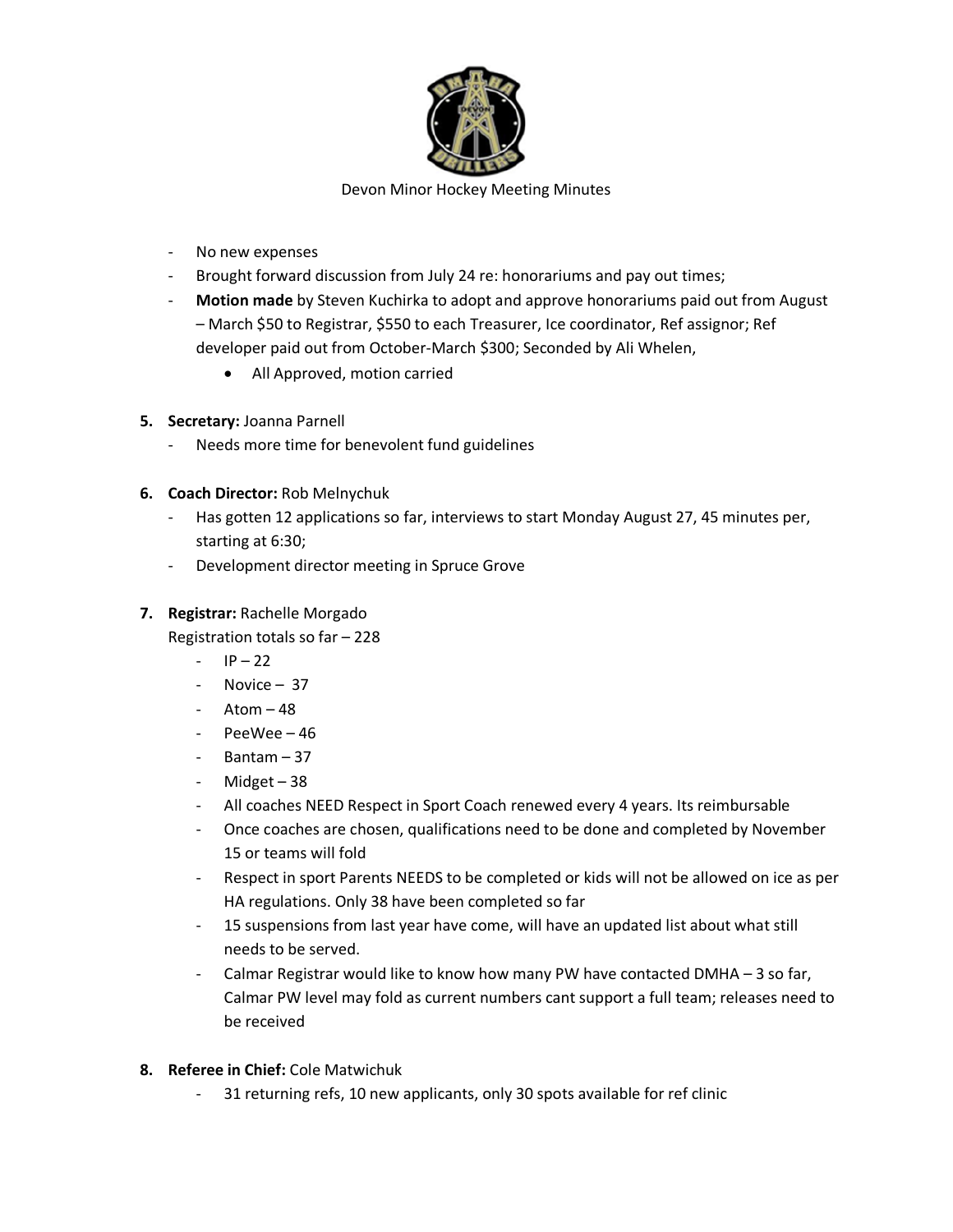

- HA has only given DMHA one clinic date
- Bsck up plan is that new applicants need to find a clinic elsewhere, email out to returning refs about upcoming clinic date give 2-3 more weeks for returning spots, second email to go out to new refs as a first come, first served for registration
- Clinic payment of \$60 will be reimbursed to RETURNING refs only
- **Motion made** from Steven Kuchirka for the shadow referee program to pay returning referees \$20 per game to shadow new refs per game. Ali Whelen Seconded,
	- All in favour, Motion Carried
- **9. Level Director:** Steve Benson
	- Has 1 level director returning from Atom level, has a number of emails out asking for level directors for all other levels, some interest has been expressed for Novice/IP levels
	- Contract with 20/20 photography is complete, tenders needed for new photographer for the upcoming season; Mike Saramega was put forward as a suggestion

### **10. Fundraising Director:** Peggie Melnychuk

- Casino night in Devon would need ample volunteers to run for a successful venture, "Oil Wives" group may be interested in helping or for collaboration
- A dinner/casino night also put forward
- Travel vouchers as main fundraiser for DMHA with a pizza party as an incentive for the team who sells the most vouchers
- Tie in to the Oil Kings presentation for optional fundraiser November 17 evening 7pm game
- **Motion made from** Peggie to adopt the travel vouchers as DMHAs main fundraising initiative for the 2018/19 season and to get the necessary licencing from AGLC for the draw. Draw date to be February 24, 2019. Joanna seconded
	- All in favour

# **11. League Representative:** Les Hodge

- Govenor tiering meeting scheduled for September 7 at 11 am. Mandatory attendance; 3 Novice teams, 3-4 Atom teams, 3 PW teams, 2 Bantam teams, 2 Midget teams

# **12. Referee Assignor:** Brandy Fisher

- Discussion on old memorial trophies, where they are. Send to historical society for safe keeping